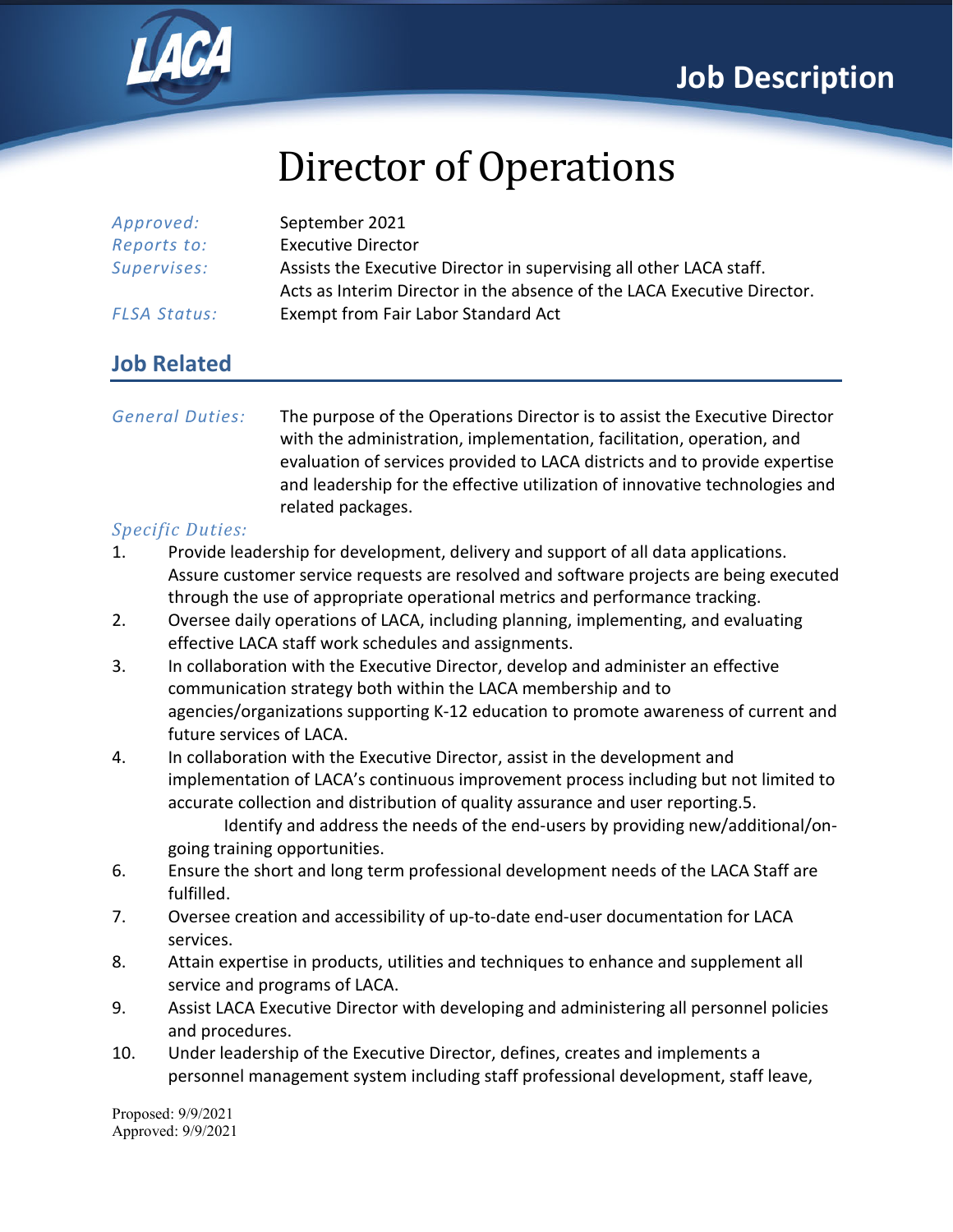

aligning LACA staff teams to maximize individual potential and enforcement of operational procedures and policies.

- 11. Participate in staff evaluations when requested.
- 12. Maintain sufficient knowledge of approved budget and LACA's financial responsibilities in order to carry out LACA's fiscal operation in the absence of the LACA Executive Director.
- 13. Participates in and represents LACA at various meetings and seminars critical to the effective operation of LACA.
- 14. Performs all other duties as defined and directed by the LACA Executive Director.

#### **Personal**

- 1. Maintain professional and responsible attitude and respect.
- 2. Is dependable in attendance.
- 3. Has a good working relationship with users, staff and vendors.
- 4. Accepts authority and direction.
- 5. Supports and reflects organization policy and image.
- 6. Retains good working attitude when overtime is required.
- 7. Excellent management and organizational skills

## **Qualifying Experience**

- 1. Bachelor's degree in technology, education, and/or equivalent work experience.
- 2. Operational management experience with a focus on technical support and help desk environments
- 3. Clear vision of the integration of technology in K-12 education.
- 4. Good written and verbal communication and organization skills, and must interact well with Executive Director, users, and vendors inspiring confidence from all.
- 5. Must be willing to actively engage in the development and improvement of processes in order to meet and/or exceed the expectations of our member schools.
- 6. Excellent staff and budget management and organizational skills.
- 7. Excellent background in the technology and educational fields.

#### *Please send a letter of interest, resume and 3 professional references to Greg Rhoads via email at: [grhoads@laca.org.](mailto:grhoads@laca.org)*